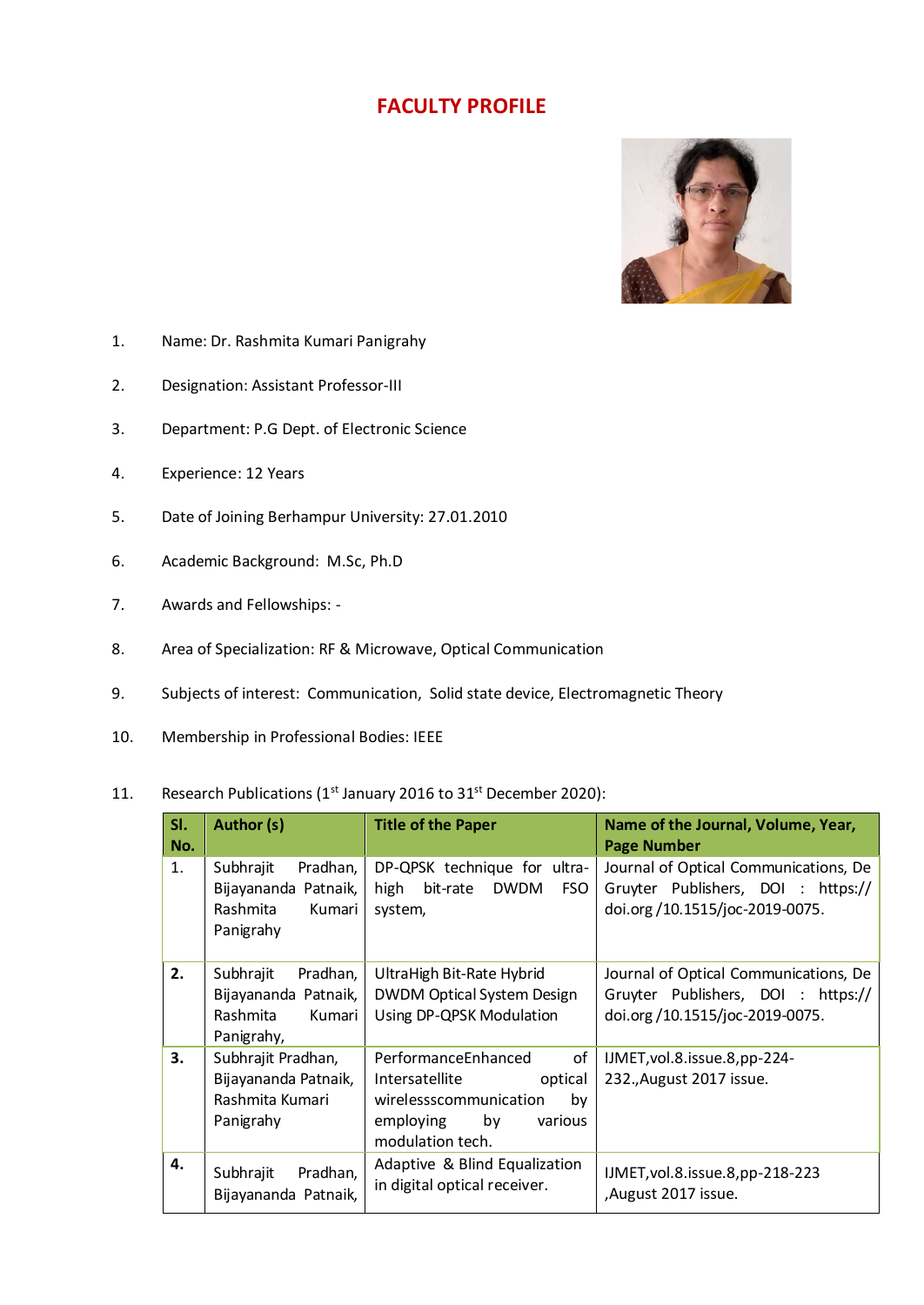|    | Kumari<br>Rashmita<br>Panigrahy                                                  |                                                                                                                            |                                                                |
|----|----------------------------------------------------------------------------------|----------------------------------------------------------------------------------------------------------------------------|----------------------------------------------------------------|
| 5. | Pradhan,<br>Subhrajit<br>Bijayananda Patnaik,<br>Rashmita<br>Kumari<br>Panigrahy | Semiconductor Laser<br>Modulation Response by using<br>optisystem.                                                         | IJETvol.3, No.5, pp113-116, May-2016                           |
| 6. | Subhrajit<br>Pradhan,<br>Bijayananda Patnaik,<br>Rashmita<br>Kumari<br>Panigrahy | ofSPM<br>Qualitative<br>Analysis<br>Analysis<br>&performance<br>of<br>FWM in commercial optical<br>fiberusing optisystem., | IJET, vol.3, no.5, pp-130-135, May 2016                        |
| 7. | Pradhan, R. K.<br>S.<br>Panigrahy, B. Patnaik                                    | Electrical Eqalization in optical<br>Fibers to componsate for IST.                                                         | IJET, vol.6, issue.4, pp-667-671, April<br>2016.               |
| 8. | R.K.Panigrahy                                                                    | A Neural network modeling<br>approach to circuit<br>optimization & Satellite design                                        | Advance<br>Letter<br>science<br>,vol.22,no2,pp555-556,Feb.2016 |

## 12. Research Guidance (1<sup>st</sup> January 2016 to 31<sup>st</sup> December 2020):

| SI.<br>No. | Name of the<br><b>Scholar</b> | <b>Funding Agency</b> | <b>Title</b>                                                                                                         |
|------------|-------------------------------|-----------------------|----------------------------------------------------------------------------------------------------------------------|
| 1.         | Rati Ranjan Sabat             |                       | "DESIGN AND SIMULATION OF<br><b>HYBRIDPHOTOVOLTAIC SYSTEMS</b><br>FOR PERFORMANCE IMPROVEMENT<br>USING MAXIMUM POWER |
|            |                               |                       | POINT TRACKING AND PERTURB AND<br><b>OBSERVE METHOD"</b>                                                             |
| 2.         | Subhrajit Pradhan             |                       | Long Haul Optical Communication<br><b>System Design and Analysis</b>                                                 |

## 13. Participation in Seminars/Conferences (1st January 2016 to 31st December 2020):

| SI. | <b>Programme attended</b>                                           | <b>Venue and Duration</b>                                                         | Title of the                                                                      |
|-----|---------------------------------------------------------------------|-----------------------------------------------------------------------------------|-----------------------------------------------------------------------------------|
| No. | (National/International)                                            |                                                                                   | <b>Paper Presented</b>                                                            |
| 1.  | National                                                            | Physics, Berhampur                                                                | modeling                                                                          |
|     | seminar                                                             | Dept.of                                                                           | Capacitance                                                                       |
|     | on.                                                                 | University, Berhampur, odish                                                      | 0f                                                                                |
|     | (NSCTPP-2017)                                                       | a on 11-12 FEB.-2017.                                                             | organic Thin Film Transistor                                                      |
| 2.  | National seminar on<br><b>NCAEM</b>                                 | Dept.ofPhysics Berhampur<br>University, Berhampur, odish<br>a on 23-24 July 2016. | Nano sealing Material and devices<br>for New generation Optical<br>communication. |
| 3.  | National seminar on<br>Nano material & Nano<br>composite(NMAC-2016) | KIIT Univ., BBSR on 29-30<br>Jan. 2016                                            | Attend                                                                            |